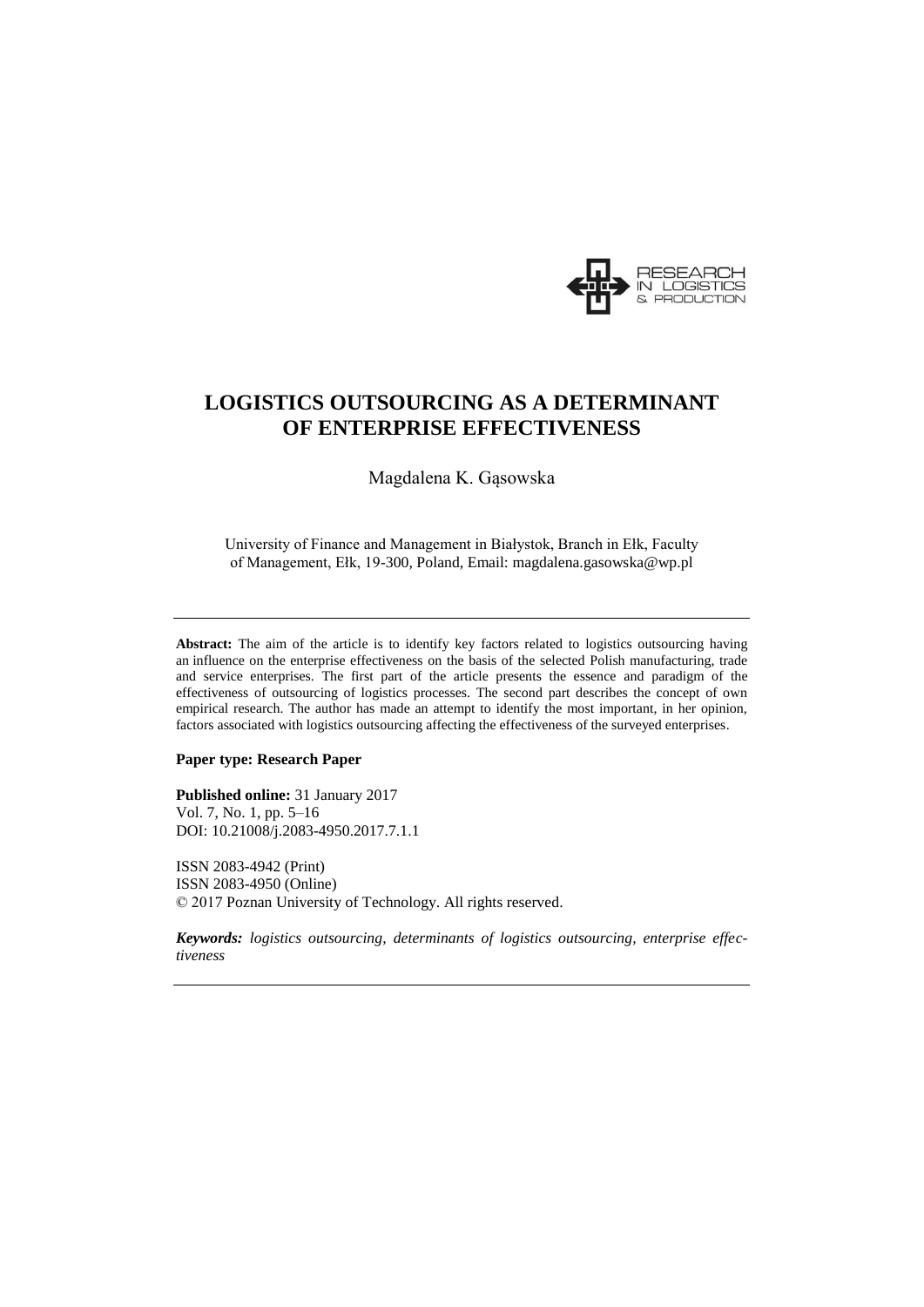### **1. INTRODUCTION**

Contemporary challenges of the world economy determine conditions and a way of functioning of an organization. Enterprises are under pressure to reduce costs, increase customer satisfaction, shorten delivery time and have constant access to information. A growth of innovative requirements towards logistics is visible; it is expected to increase flexibility and reaction time and reduce influence of disruptions on logistics processes taking into account the principles of sustainable development and high adaptability of the applied solutions (Jedliński, 2015, pp. 45–47; König & Spinler, 2016, pp. 122–134; Niedzielski, Wojewódzka-Król & Załoga, 2016, pp. 11–49). Logistics processes in contemporary companies should be systemically directed in the global supply chain so that requirements and expectations of customers are fulfilled with the greatest satisfaction, with adherence to the agreed sales price and taking into account requirements and expectations of the environment. As a result, enterprises create more and more complex logistics systems in which they cooperate with organizations participating in the process of delivering the product or service to the customer in order to meet growing and changing requirements of customers, improve their competitiveness and reduce business risk.

Economic entities strive to achieve high effectiveness as it is a tool to build their competitiveness. The appropriate configuration of the logistics system significantly affects the enterprise effectiveness and constitutes a great challenge for logistics managers. The effectiveness of the logistics system is conditioned by efficient and effective logistics processes. The effective processes allow for the usage of market opportunities and achievement of the accurate balance between the expected and actually achieved effects. The efficient logistics processes constitute the result of a rational action, they enable to achieve the best possible relation of the operation effects and, associated with it, consumption of the resources (Engler, 2012, p. 6; Blaik, 2015, p. 31). The separation of the resources and use of logistics services offered by specialized external entities may be a tool to increase the enterprise effectiveness. The aim of the article is to identify key factors related to logistics outsourcing having an influence on the enterprise effectiveness on the basis of the selected Polish manufacturing, trade and service enterprises.

### **2. EFFECTIVENESS OF LOGISTICS OUTSOURCING**

Outsourcing consists in using goods and services offered by the external provider which are the subject of the market transaction. In the literature of the subject, the most frequently mentioned objectives of outsourcing include: economic, strategic, marketing and organizational objectives (Dyczkowska, 2014, p. 20; Foltys, 2012, pp. 59-61). Outsourcing is widely regarded as a way to improve the en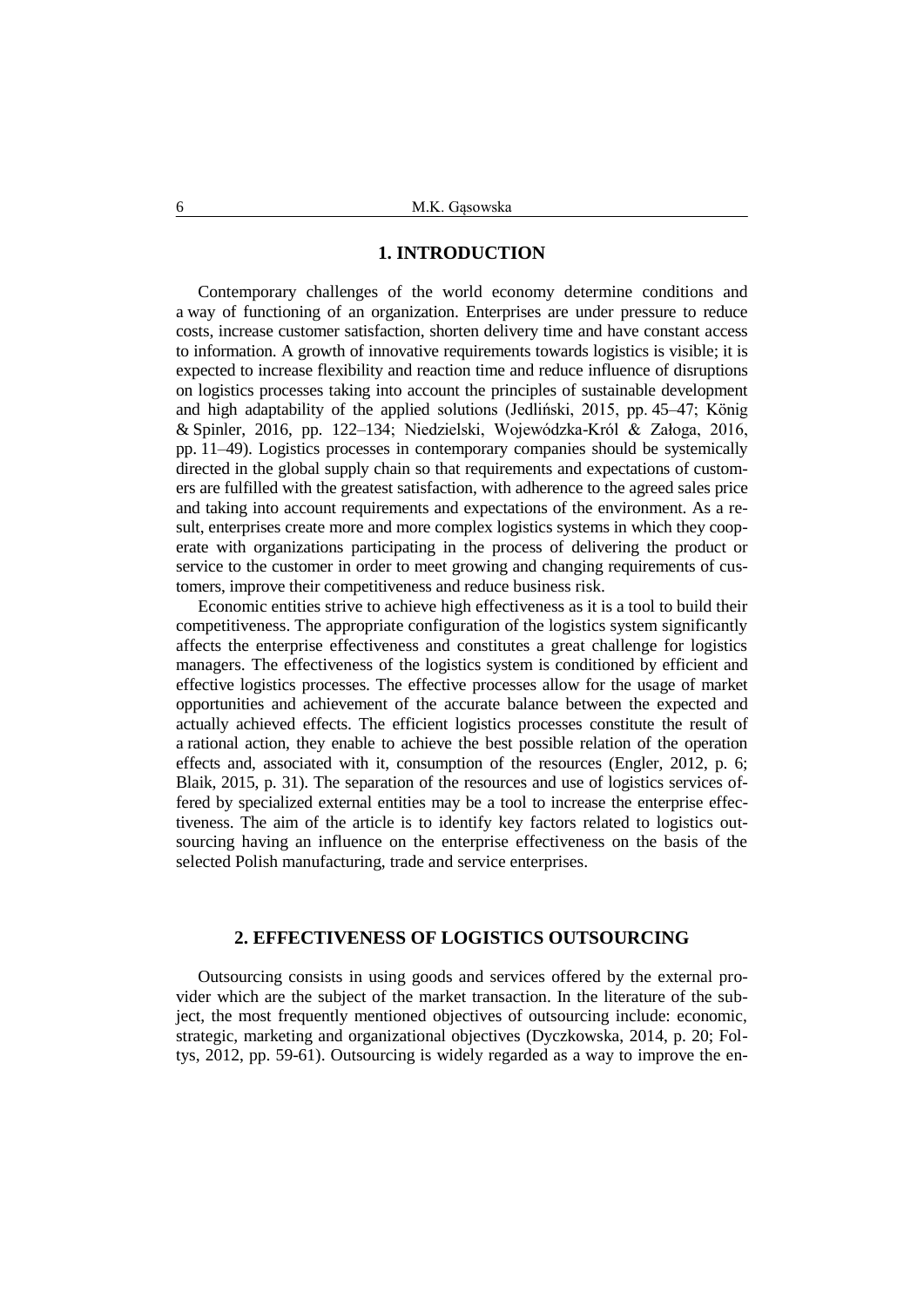terprise effectiveness. The practice, however, shows that outsourcing can lead to negative consequences (Gąsowska, 2015, pp. 33–41; Radło, 2011, pp. 27–31).

Logistics outsourcing is based on the release of the resources and use of logistics services offered by specialized external entities that, at their own risk and usually using their own resources, take over the managerial and executive functions of the enterprise. Widely interpreted logistics outsourcing also includes the purchase of various logistics services from external entities without meeting the conditions of transformation of the resources (Witkowski, 2008, p. 79). Efficient and effective management of logistics processes in contemporary market conditions require taking into account connections of all organizations that are suppliers and customers to each other. Enterprises achieving high effectiveness compete by supply chains which include the whole system of the value creation. Therefore, the logistics provider works with more than one entity; using its competencies and assets integrates logistics processes of enterprises that are logistics links.

Contract logistics outsourcing arises when an enterprise gives up on the implementation of logistics processes in its structure and passes it to an unrelated, in terms of capital, economic entity on the basis of a contract, i.e. an agreement or contract. The content of the contract depends on the subject of the agreement, interests of the parties and nature of the relationship the client wants to build with the supplier. On the other hand, the capital logistics outsourcing consists in the fact that the enterprise creates an entity affiliated in terms of capital, but independent, working at its own risk and on its own account, which provides for that enterprise determined services. Capital outsourcing is associated with a change from the organizational subordination and influence to the capital subordination and influence of ownership (Radło, 2013, p. 35). This solution guarantees the safety of implementation of dedicated logistics processes.

In order to enable logistics outsourcing bring the planned benefits, it has to be carefully considered and professionally implemented. In the literature of the subject, the general feeling is that the enterprise should not outsource its key competencies. If logistics constitutes an outstanding potential of the enterprise, enabling the achievement of the strategic market and economic effects, it should not be outsourced (Jeszka, 2013, pp. 86–87; Matwiejczuk, 2013, p. 125). The enterprise entrusting the logistics provider implementation of the logistics processes expects to achieve determined benefits and, consequently, increase its competitiveness.

Research on logistics outsourcing conducted among logistics managers in 2015 by Appgaration Company, eCommerce Connections Cluster and Letson Company led to the conclusion that enterprises primarily outsource logistics to reduce costs maintaining or improving, at the same time, the quality of logistics processes and as a result of lack of willingness to build the internal resources of the company (Appgaration, eCommerce Connections, Letson, 2016, pp. 70–73). Nearly half of the logistics managers, apart from reducing costs, expected that the logistics service provider would introduce innovations and build an advantage of the enterprise on the market. The great importance of logistics outsourcing in operation of Polish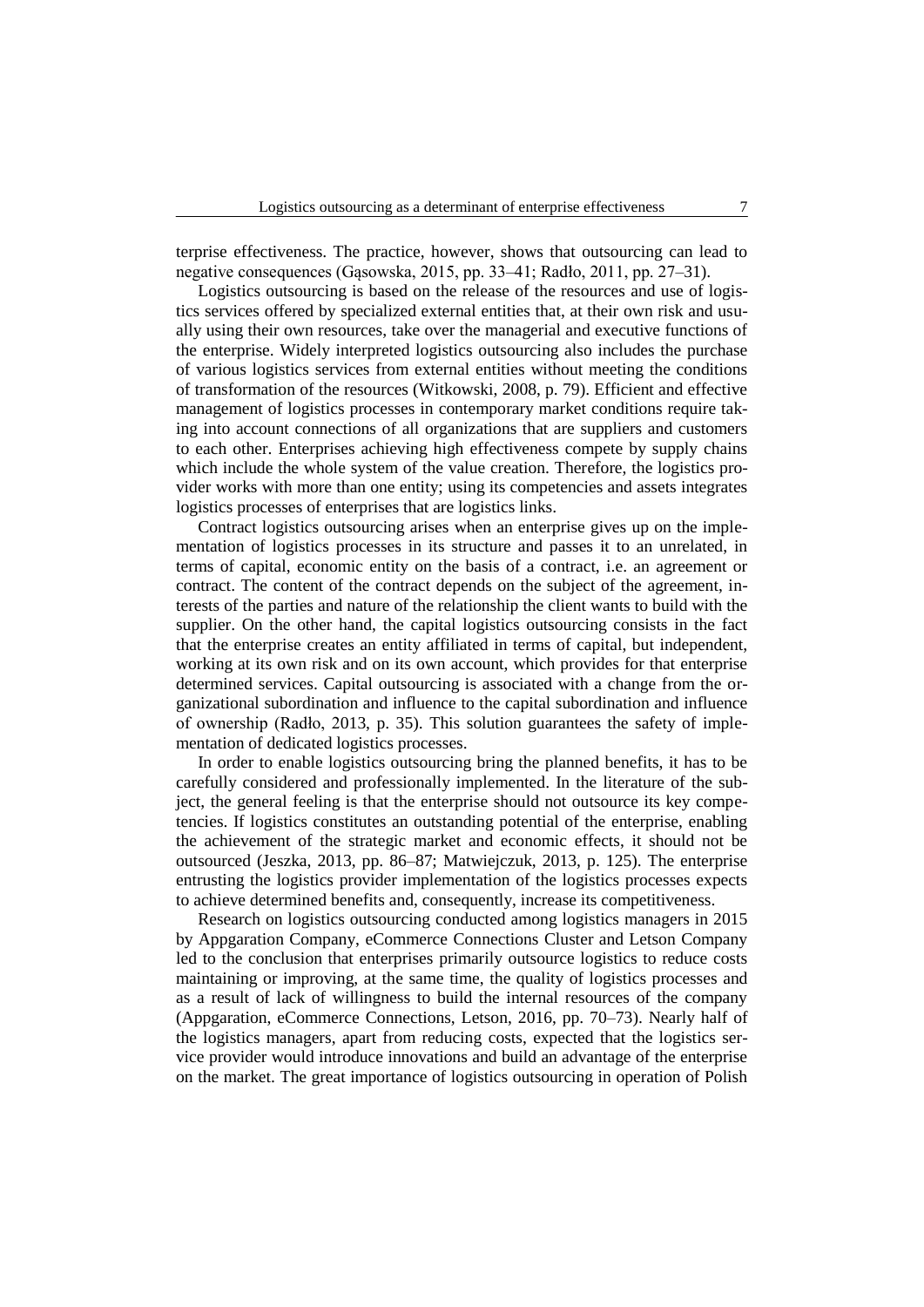enterprises has been confirmed by growing revenues of most of the companies participating in the TSL ranking of companies in 2015 (Brdulak, 2016, p. 4). The mentioned research on logistics outsourcing shows that many logistics managers intended, in the upcoming year, reintegrate into the enterprise customer service (47.0%), transport planning and management (31.0%) and managing warehouse processes (25.0%). Logistics managers being aware of the great influence of logistics processes on the enterprise effectiveness, in case of not meeting the expectations associated with the logistics outsourcing, should renegotiate the contract, change the service provider or reintegrate the released processes into the enterprise.

Contemporary enterprises strive to achieve benefits associated with the access to the global market through offshoring, which consists in outsourcing production, services and business processes or parts of them overseas. Making decision about offshoring, logistics managers strive primarily to reduce costs and achieve access to knowledge, latest technologies and new markets. Currently, it is emphasized that offshoring causes increased transport and environmental costs, reduction in quick response ability, higher costs in case of unexpected circumstances, greater difficulties associated with management, risk of losing control over processes, risk associated with intellectual property, risk of charges for non-compliance with rules of corporate social responsibility, pressure to keep the jobs in the country and cultural barriers, which may cause that outsourcing of logistics processes is more profitable to places which are closer to the sales markets (Livanis, Robertson, Al-Shuaibi & Hussain, 2016, pp. 51–87; Mykhaylenko, Motika, Waehrens & Slepniov 2015, pp. 262–283; Khan & Lacity, 2012, pp. 166–179). The majority of allegations associated with offshoring logistics processes refers to the ineffective supply chain management (Laskowska-Rutkowska, 2015, pp. 350–361). Increase in the supply chain flexibility, effective risk management associated with logistics processes and appropriate supplier relationship management can eliminate problems related to offshoring and help to achieve the desired effectiveness.

Methods of testing the effectiveness of logistics processes are very diverse. Their number, scope and applicability arise from the nature of the enterprise, its strategy and purpose of the research. The basic dimensions of the concept of logistics effectiveness in the enterprise include: marketing, economic, managerial, potential, procedural and synergetic dimensions (Bendkowski & Kramarz, 2011, pp. 436–452; Blaik, 2015, p. 25). The quantified assessment of outsourcing in terms of cost savings, benefits not connected with costs and risk assessment should be the main criterion during deciding about logistics outsourcing. There are four groups of indicators used to evaluate the effectiveness of outsourcing logistics processes: changes in costs, changes in profitability, changes in turnover and changes in break-even point (Szukalski, 2016, pp. 49–59). Comparison of changes in cost indicators allows for the assessment of savings in the area of operating costs resulting from the logistics outsourcing. Analysis of changes in profitability ratios allows for the assessment of influence of logistics outsourcing on the profit achieved by the enterprise. Turnover ratios allow for the evaluation of effectiveness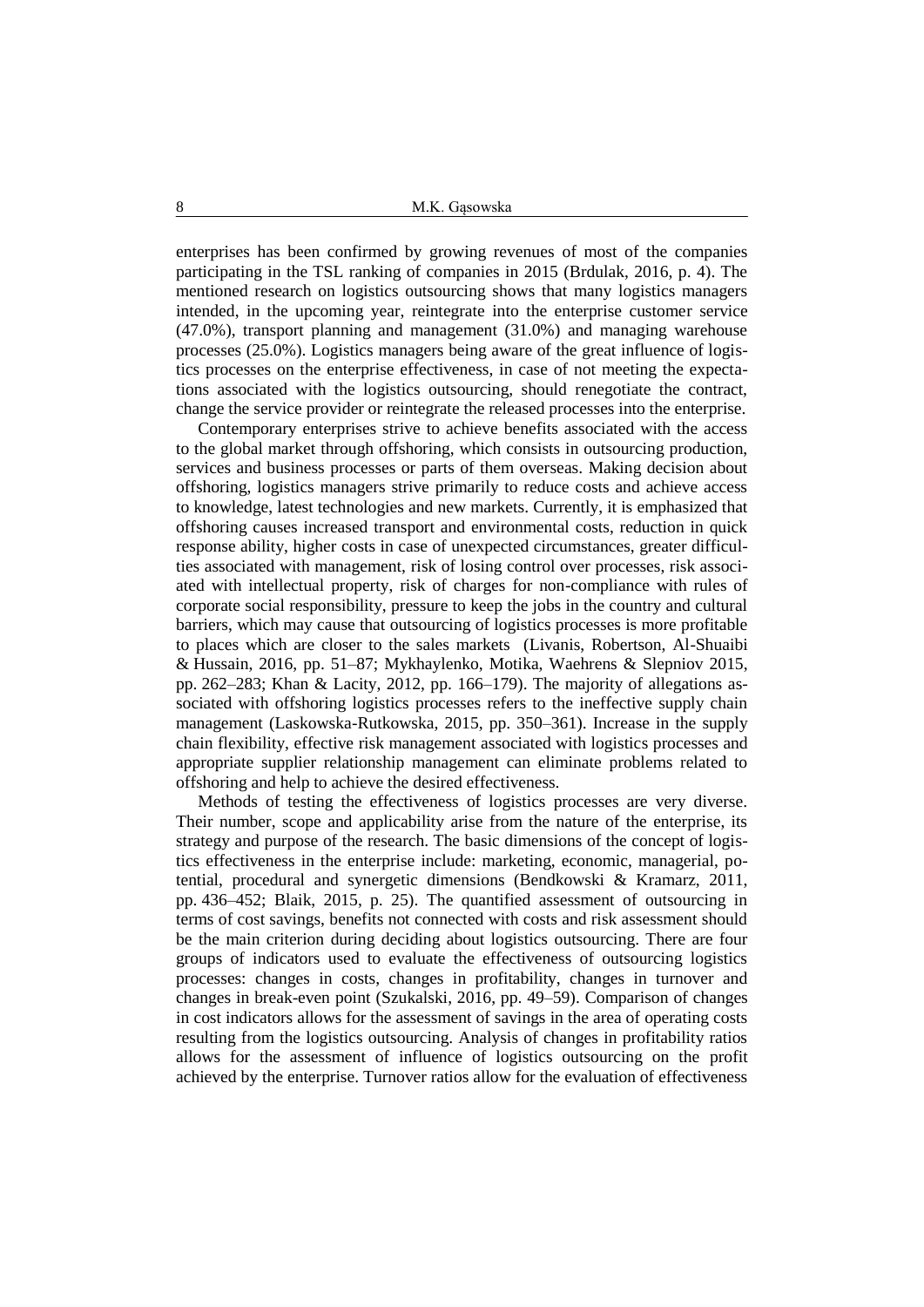of logistics outsourcing if the outsourcing of logistics processes causes a change in the value of assets. Analysis of the break-even point before and after logistics outsourcing allows for the assessment of profitability of the outsourcing. Lowering the break-even point constitutes a beneficial change. Analysis of the risk associated with the outsourcing of logistics processes should be carried out in the following areas: operational risk arising from the possibility of losing control over logistics processes, access of the external entity to the confidential data, risk associated with a choice of the logistics service provider, risk associated with a quality of logistics services and consequences for errors in the outsourced logistics processes, risk associated with protection of the confidential data of the enterprise and risk associated with organizational changes in the company.

The most common is the transaction cost approach towards outsourcing, in which each company is focused on what is best for them instead of cooperating with other parties of the contract in order to pursue common goals. Contemporary enterprises should apply a model of the engaged outsourcing establishing a longer lasting agreement, in which effective outsourcing is based on the optimization of three key objectives: innovation and a higher level of services, cost reduction in the company using outsourcing and increased profits for the supplier. The aim of the model of the engaged outsourcing is the effective partnership and achievement of the objectives set by the parties of the contract (Vitasek, 2016, pp. 126–138). Finding an agreement that would balance risk and benefits of the service provider and customer, and taking into account the incentive system for both parties is not a simple task (Nowicka, 2015, pp. 6–13).

Enterprises which outsource the logistics processes should develop an evaluation system of outsourcing effectiveness and permanently monitor the adopted measures of effectiveness. This motivates service providers to take actions adjusting offered logistics services to the requirements of the service recipients, develop cooperation, introduce innovations and find ways to reduce costs improving, at the same time, a quality of the applied solutions.

The effectiveness of logistics outsourcing depends mainly on the appropriately identified areas that can be outsourced, selection of the right partner possessing sufficient infrastructure and experience, correctly identified requirements, common vision of cooperation, appropriate flow of information between the service provider and service recipient, relationship management with the supplier, process of buyer-supplier cooperation and fulfilment of determined requirements (Lazzarotto, Borchardt, Pereira & Almeida, 2014, pp. 178–194; Yang, Wacker & Sheu 2012, pp. 4462–4476; Kłos, 2009, pp. 102–104). The service recipient and service provider have to demonstrate a high degree of flexibility in relation to the need to change or modify the assumptions of their cooperation which result from collaboration in permanently changing market conditions.

Enterprises achieving competitive advantage by using logistics outsourcing: reduce internal logistics costs, cooperate with logistics operators in order to optimize logistics costs, establish cooperation based on partnership, possess extended know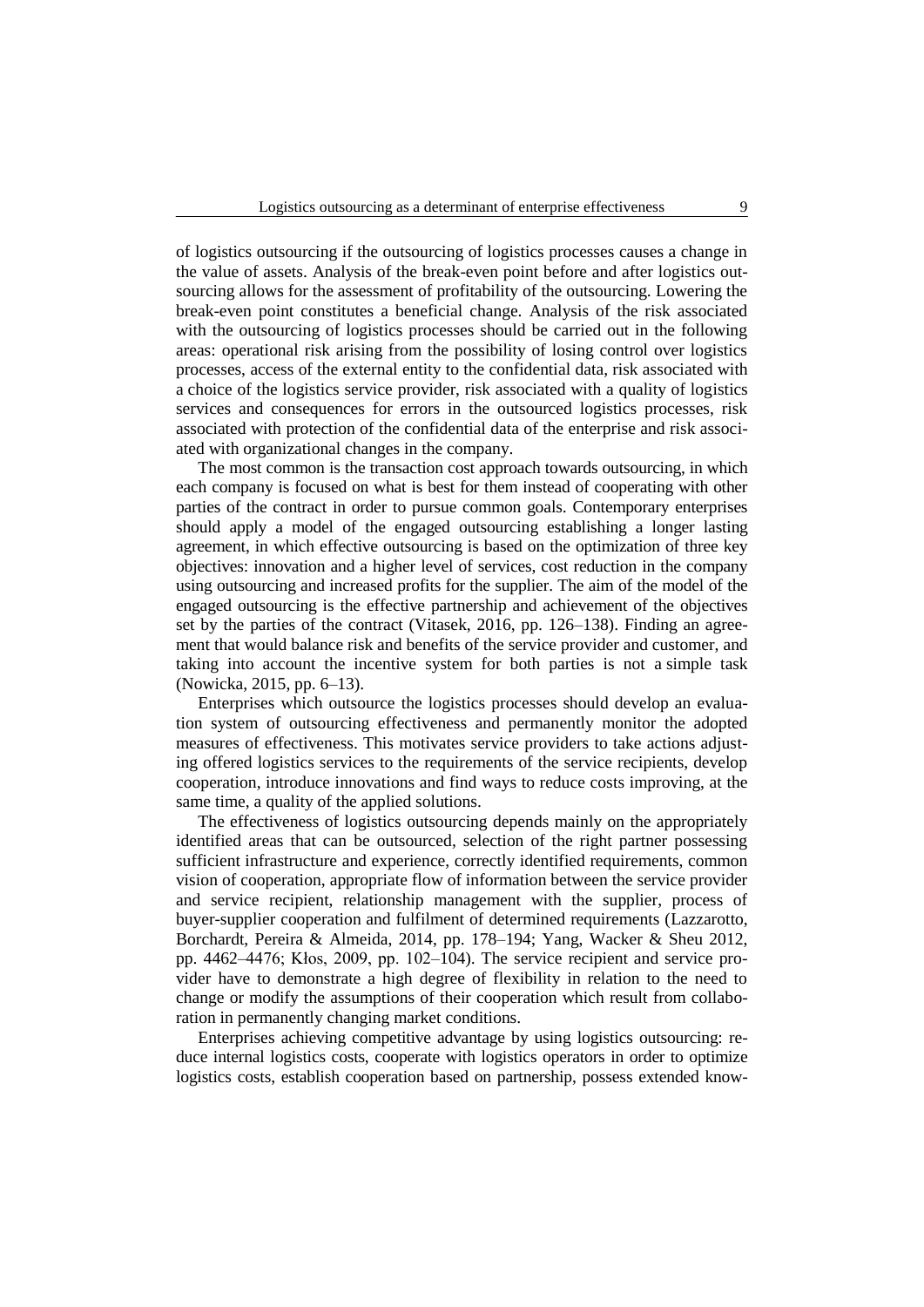ledge of the qualitative factors of logistics processes, constantly monitor the assessment indicators of their partners and providers of logistics services, skilfully manage the outsourcing assigning a leader and teams responsible for the strategy of logistics operations. Enterprises reaching high effectiveness of logistics outsourcing are distinguished by innovative approaches to the supply chain organization, uniqueness of the supply chain organization, practical skills of cooperation to improve logistics processes, understanding the qualitative and quantitative limitations in the supply chain, engagement in the logistics processes and business reliability (Eurologistics, Data Group Consulting, 2016, p. 42). Logistics outsourcing can help to improve financial liquidity, increase return on sales, return on assets, return on investment and, consequently, increase the profitability of operations and profitability of invested capital, which translates into an increase in the profitability of the enterprise.

### **3. RESEARCH METHODOLOGY**

The aim of the empirical research presented in the article was to analyse the outsourcing of logistics processes in enterprises of north-eastern Poland. The research was conducted in 2016, a direct interview method with people responsible for logistics processes in the surveyed companies based on a developed questionnaire was used for its implementation. The conducted research covered years from 2013 to 2015. The study involved 172 small, medium and large enterprises from north-eastern Poland outsourcing logistics processes in 2013–2015. The study involved manufacturing, trade and service enterprises characterized by a diversified competitive position on the market.

The largest part of the surveyed population constituted small enterprises (47.1%). Medium enterprises constituted 32.0% of the surveyed sample. The lowest percentage in the surveyed group had large companies (20.9%). Trade enterprises constituted 37.2% of the surveyed companies (15.1% small, 13.4% medium, 8.7% large trade enterprises). Manufacturing enterprises constituted 33.7% of the surveyed population (18.0% small, 8.1% medium, 7.6% large manufacturing enterprises). The smallest percentage of the surveyed sample of the enterprises (29.1%) had service enterprises (14.0% small, 10.5% medium, 4.6% large service enterprises).

Research results presented in the article relate to the selected aspects of logistics outsourcing in the surveyed enterprises in 2013–2015.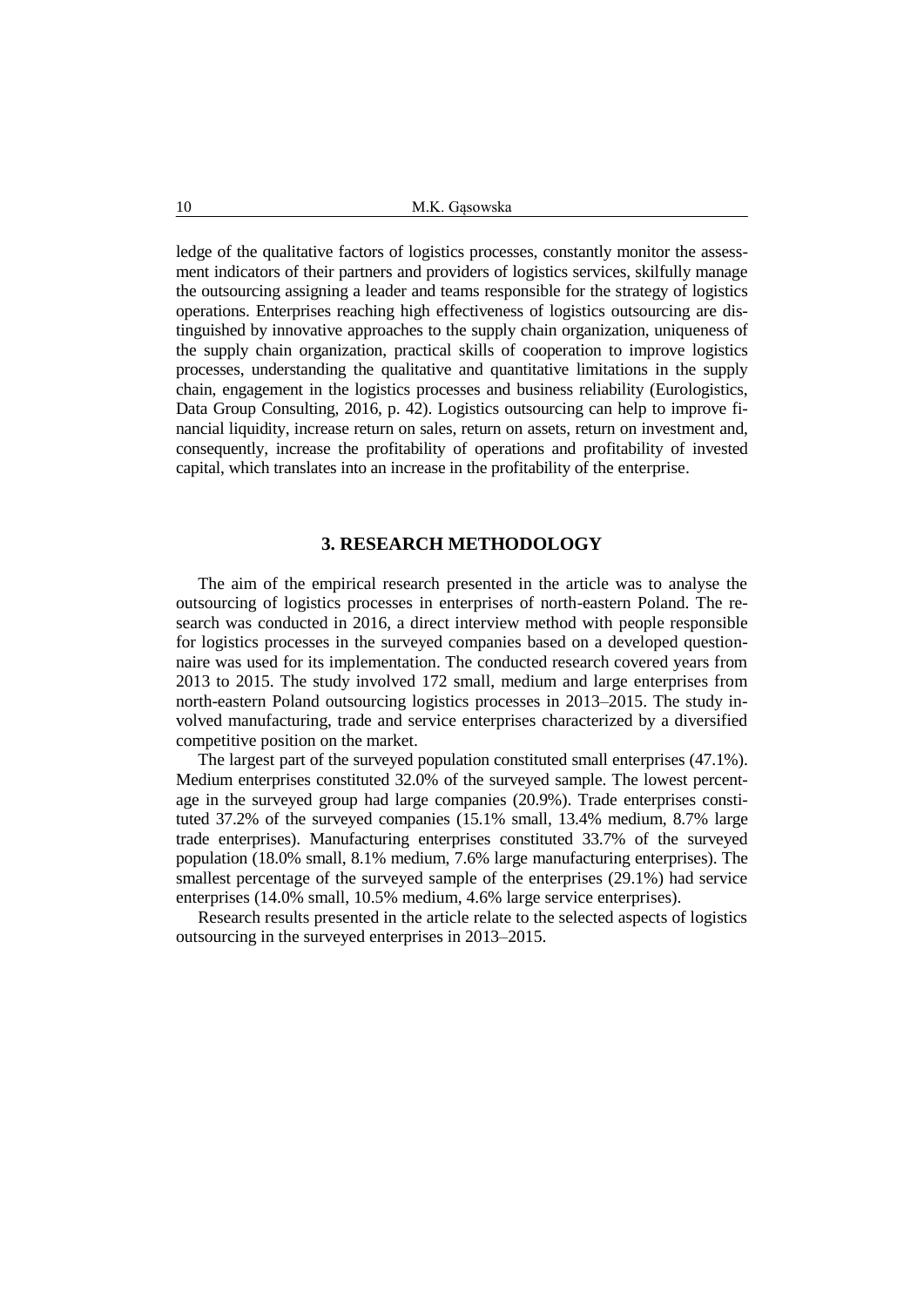# **4. LOGISTICS OUTSOURCING IN THE SURVEYED ENTERPRISES – ASPECTS OF EFFECTIVENESS**

The importance of logistics in activities of the surveyed enterprises was the object of the research. The vast majority of the respondents indicated that in years 2013-2015 activities and logistics solutions had a significant influence on the reduction in operating costs of the enterprise (72.1%). In most of the surveyed companies logistics had a significant influence on: increase in financial liquidity of the enterprise (55.8%), increase in operating incomes (53.4%), increase in resource productivity (52.3%) and increase in flexibility of the enterprise (50.6%). Further, the research participants indicated that logistics has a significant influence on: reduction in transport costs (49.4%), storage costs (45.3%) and inventory costs (40.1%).

According to the majority of the respondents (57.6%), operations and logistics solutions have a significant influence on the creation of competitive advantage of the surveyed enterprises. Almost in every fourth examined enterprise (23.8%), logistics is a tool for sustainable development. In 21.5% of the surveyed population, activities and logistics solutions had a significant influence on the value of the enterprise. Most participants of the research (41.9%) indicated that logistics processes are being developed as a part of the logistics system of the enterprise. 35.0% of the surveyed companies competed through the supply chain, within which enterprise cooperated with organizations participating in the process of delivering the product or service to the customer. In these enterprises, operations and logistics solutions were used to coordinate flow of materials and information throughout the whole supply chain. The lowest percentage in the research population  $(22.6%)$ constituted companies in which applied operations and logistics solutions were merely a reaction to the market conditions.

Analysis of the research results allowed for the conclusion that in years 2013–2015 the objects of logistics outsourcing were logistics processes associated with the following areas of activity of the surveyed enterprises: delivery of the final products in the country (50.6%), implementation of procurement transport (48.3%), reverse logistics – repairs, returns, recycling (32.6%), delivery of the final products outside the country (26.2%), information technology (21.5%), carrier selection (19.8%), storage (18.0%), packaging (11.0%), acquisition of logistics information (9.3%), inventory management (7.0%) and production (5.2%).

The respondents were asked to identify a type of logistics outsourcing used in the surveyed companies. The analysis of the empirical material shows that the vast majority of the enterprises (86.6%) in 2013–2015 used contract outsourcing. Capital outsourcing was used by 9.3% of the surveyed companies. The participants of the research from enterprises using capital logistics outsourcing emphasized that logistics has a significant influence on the results of the enterprise, thus, the enterprise has to be able to control logistics processes. The smallest percentage of the research population constituted enterprises using offshoring (4.1%). The vast ma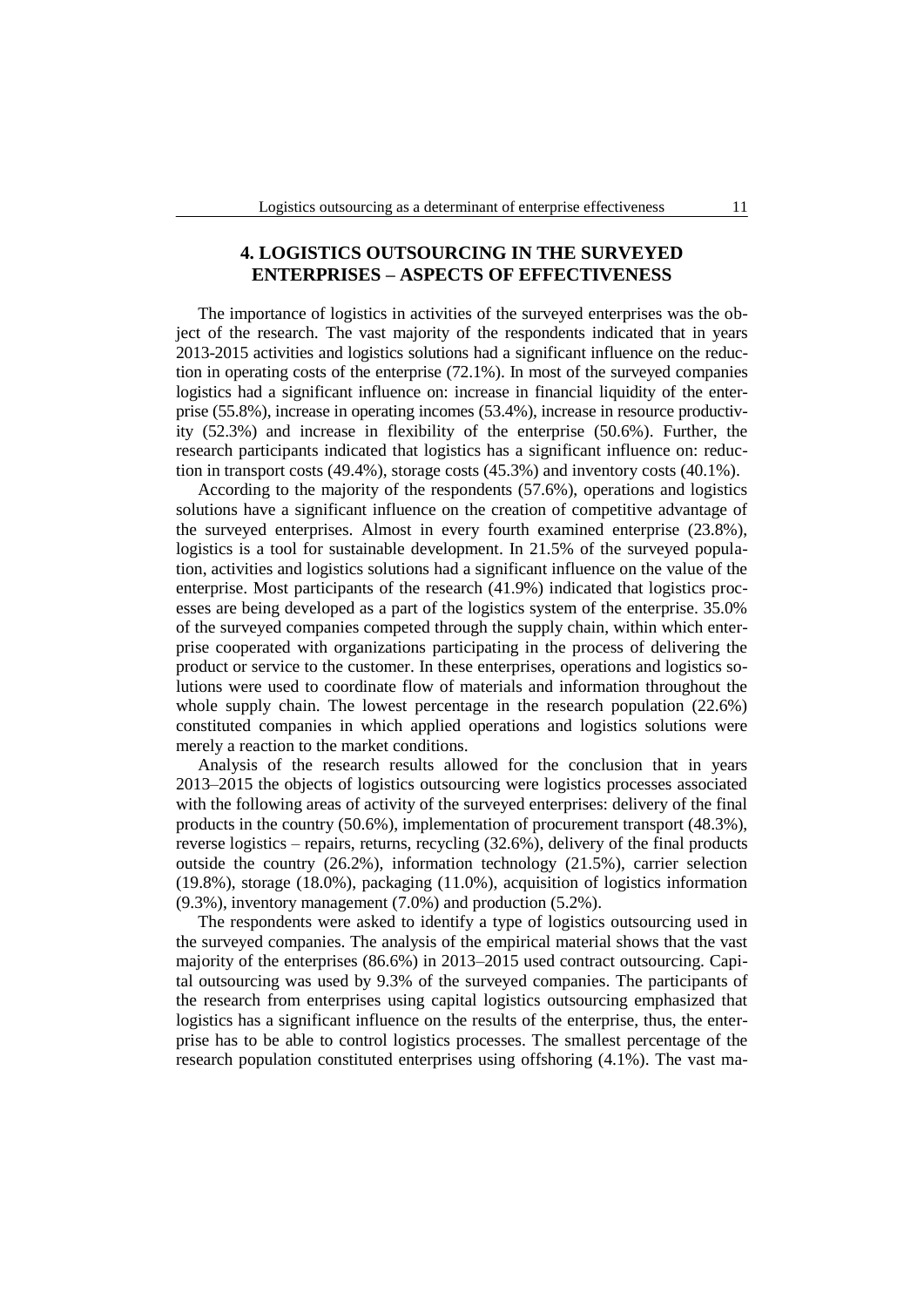jority of the surveyed companies did not attain benefits associated with the access to the global market.

The author analysed relationships of the surveyed enterprises with companies providing logistics services. The vast majority of the surveyed companies (62.2%) applied a transactional approach to logistics outsourcing and focused on implementation of their own goals. 25.6% of the respondents indicated that the surveyed enterprises try to cooperate with logistics service providers to achieve a higher level of service and balance, at the same time, benefits and risks of both parties. Only 12.2% of the respondents indicated relations of the surveyed companies with logistics service providers as a partnership. All companies using capital outsourcing strived to balance benefits and risks of both parties.

Motives for using logistics outsourcing in the surveyed enterprises in 2013–2015 were the object of the research. The motives for using logistics outsourcing most often indicated by respondents were: striving for cost reduction (77.3%), increase in customer satisfaction (66.3%), changing customer requirements and striving for increase in enterprise flexibility (52.9%). Subsequently, the following factors determining the outsourcing of logistic processes were mentioned: optimization of logistics costs (40.1%), reduction in capital expenditure (36.0%), possibility to focus on the core business (35.0%), high competencies of logistics companies (34.3%), reduction in economic risk (32.0%), new products and markets (32.0%), transition from fixed costs to variable costs (29.7%), possibility to use licenses and permits held by the logistics service provider (27.9%), simplifying the supply chain (23.8%). Analysis of the research results allowed for the conclusion that current market conditions make logistics outsourcing the main reason in striving to reduce costs, delivering better customer service and responding as fast as possible to changing market conditions.

The author analysed the actual benefits achieved by the surveyed enterprises through outsourcing the logistic processes in 2013-2015. The benefits of logistics outsourcing most often indicated by respondents include: reduction in costs (67.4%), increase in customer satisfaction (51.1%), time saving (48.3%), improvement of enterprise flexibility (40.7%), optimization of logistics processes (35.5%), possibility to focus on the core business (34.3%) and timely delivered services (33.1%). Next benefits of logistics outsourcing most often indicated by the respondents include: reduction in capital engagement (30.2%), reduction in capital expenditure (29.7%), usage of licenses and permits held by the logistics service provider (26.7%), reduction in economic risk (26.2%), usage of high competencies of logistics companies to create competitive advantage (24.4%) and usage of modern technologies (23.3%).

The respondents were asked to indicate key problems associated with logistics outsourcing in the surveyed companies. Analysis of the results allowed for the conclusion that in the opinion of the participants of the research the key problems associated with outsourcing logistics processes were: dependence on the service provider (44.2%), higher costs than expected (40.1%), lack of control over some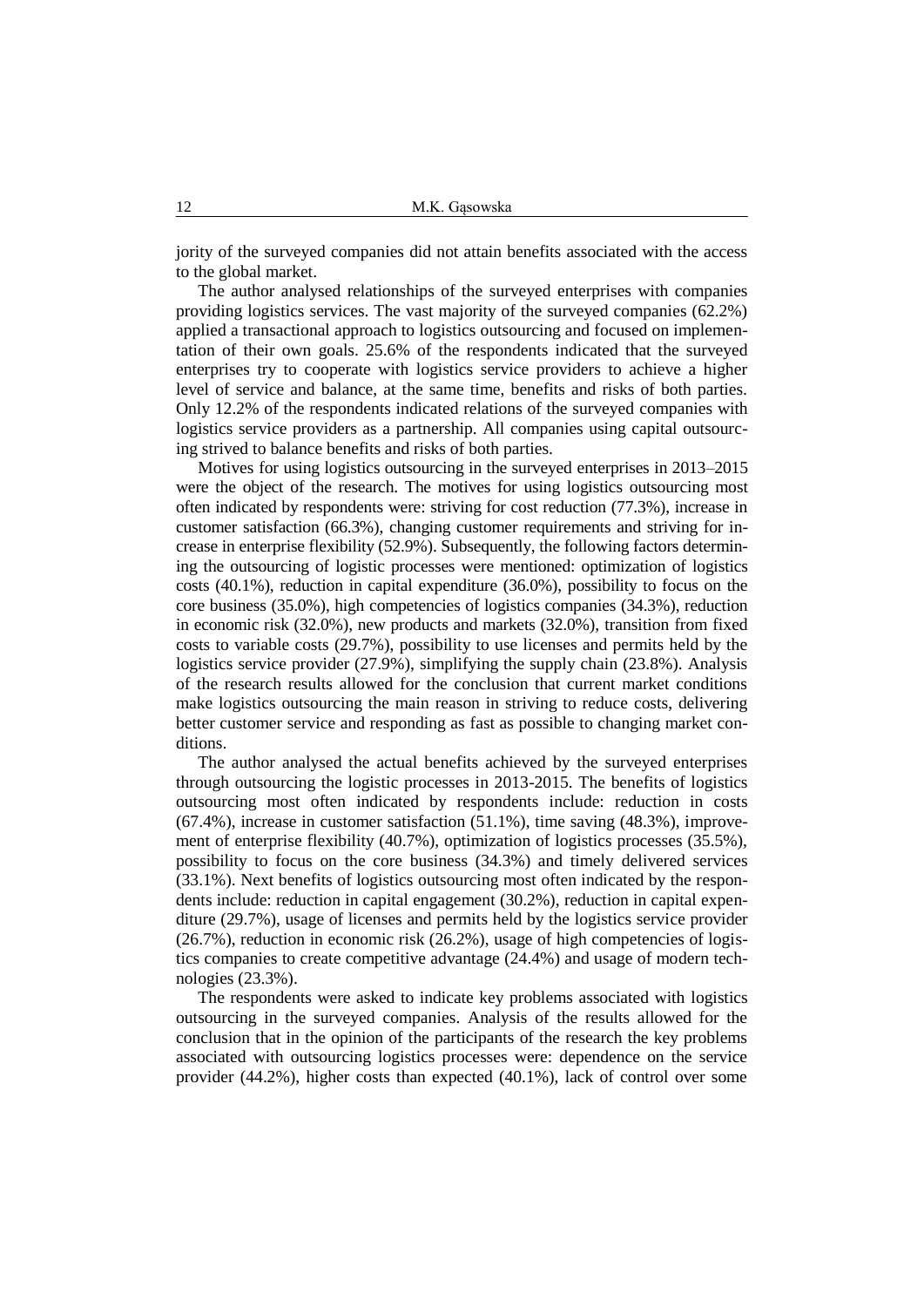important processes (38.4%), failure to meet expectations (27.3%), difficulties in maintaining the quality level in accordance with company's requirements (26.2%) and failure to execute the service on time (23.3%). Subsequently, the respondents mentioned the following key problems related to logistics outsourcing: the difficulties in choosing a partner (19.8%), problems with coordination and communication (16.3%), shipment damage (15.7%), organizational changes (15.1%), badly formulated outsourcing contract (11.0%), loss of a parcel (9.3%), loss of competencies and uncontrolled outflow of information from the enterprise (8.7%). Only 12 out of 172 respondents (7.0%) indicated that cooperation with the logistics service provider in the analysed period was associated only with the benefits for the enterprise. Enterprises using logistics outsourcing verify the consistence of the offer of the logistics service provider with the results. However, the vast majority of the surveyed companies (80.2%) do not make the comprehensive and permanent evaluation of the effectiveness of the outsourced logistics processes.

Almost every third respondent (33.1%) indicated that the key factor favourably affecting the optimization of logistics processes in the enterprise was logistics outsourcing. On the other hand, however, 15.7% of the research participants indicated that logistics outsourcing constituted a key barrier in striving for optimization of logistics processes. According to 41.9% of the research participants, in logistics still lies a great potential for improvement. Respondents most often indicated the following motives for logistics outsourcing: striving to reduce costs, delivering better customer service and responding as fast as possible to changing market conditions. The vast majority of the surveyed enterprises applied the transactional approach to logistics outsourcing and focused on the achievement of their own goals. The majority of the enterprises realized the established objectives of the logistics outsourcing, which contributed to reducing the enterprise's costs, generating higher sales revenue, increasing resource productivity and improving financial liquidity, and consequently, increasing profitability of operations and profitability of the invested capital. It should be emphasized, however, that in many of the surveyed enterprises logistics outsourcing did not bring the expected results, was associated with higher costs than expected and resulted in negative consequences in the process of shaping enterprise effectiveness. The vast majority of the surveyed enterprises did not make the comprehensive and permanent evaluation of the effectiveness of the outsourced logistics processes, which impeded their effective creation.

### **5. CONCLUSION**

The conducted studies have confirmed that logistics processes have a significant influence on the competitiveness of contemporary enterprises, what causes that it is necessary to continuously care for the improvement of the effectiveness of these processes. The analysed enterprises that decided to outsource logistics strived pri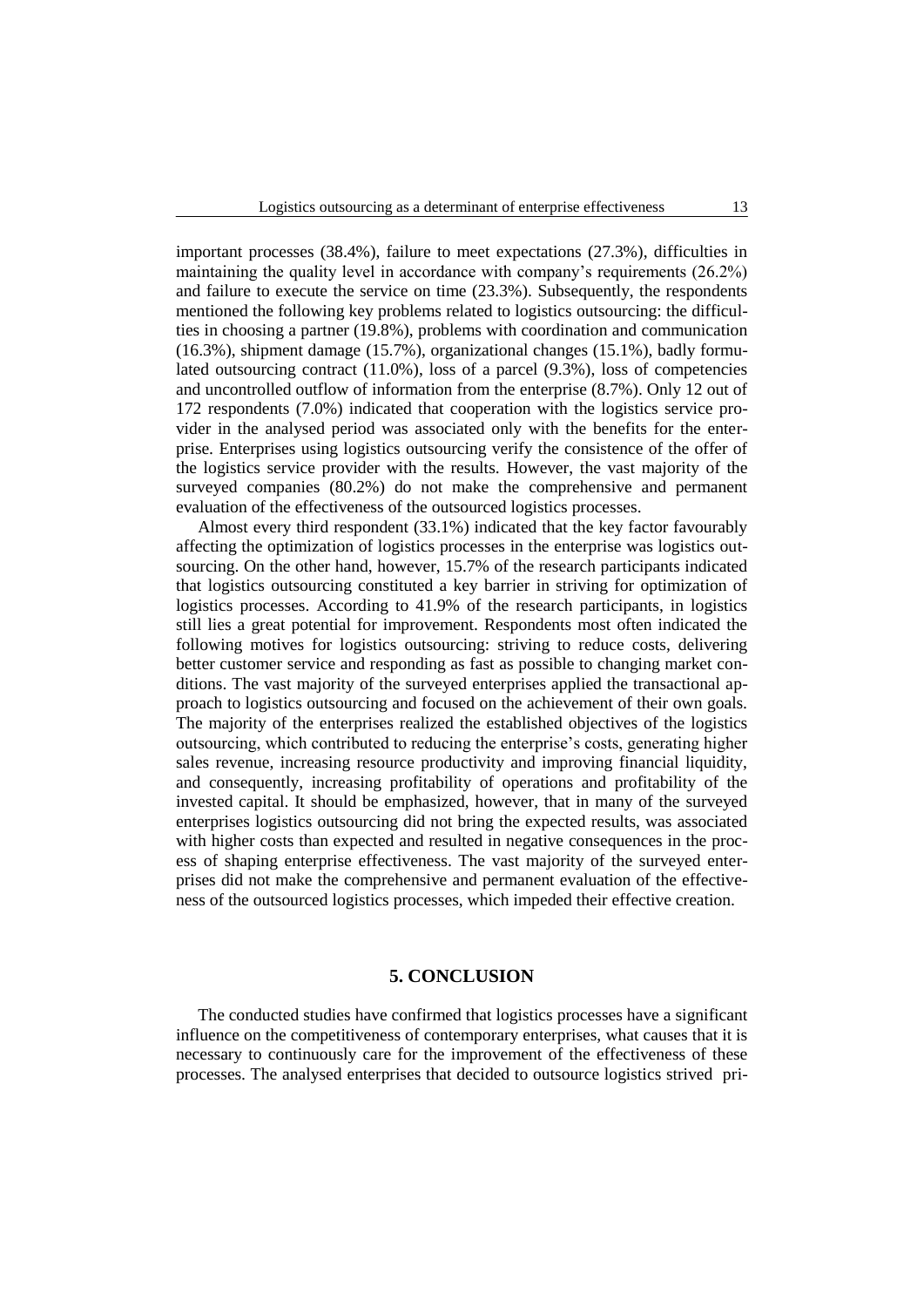marily to reduce costs, improve customer service and respond as quickly as possible to the changing market conditions. Most of the examined enterprises have realized the established objectives of the logistics outsourcing. On the other hand, however, only less than 10% of the respondents indicated that cooperation with the logistics service provider did not bring additional problems. The research shows that the key factors associated with the logistics outsourcing, significantly determining the effectiveness of the surveyed entities, were: detailed analysis of the decision about outsourcing; taking the quantified assessment of the logistics outsourcing as the main criterion while making decision about this outsourcing from the point of view of: cost savings, other benefits and risk assessment; selection of the appropriate supplier of logistics services; cooperation with the service provider and other links of the supply chain aimed at the maximization of the benefits and reduction of the risk of the enterprise and entire supply chain; establishing own evaluation system of the effectiveness of outsourcing; constant monitoring of the effects of activities of logistics service providers and willingness to change and modify the established assumptions of the cooperation. It is obvious that the presented results of the empirical research concern the conditions and circumstances of a particular population of enterprises; moreover, studies carried out by various research centres confirmed some of these results. Nevertheless, generalization of the conclusions of this study to the entire population of enterprises requires further extended and deepened research on the subject.

### **ACKNOWLEDGEMENTS**

The article has arisen as a part of the statutory research conducted at the Faculty of Management of the University of Finance and Management (WSFiZ) in Białystok, Poland, financed from the earmarked subsidy to maintain research capacity (25065/E-561/S/2016).

#### **REFERENCES**

- Appgaration, eCommerce Connections, Letson, (2016), Wyniki badania outsourcing logistyki, Logistyka a Jakość, No. 1, pp. 70–73.
- Bendkowski J., Kramarz M., (2011), Logistyka stosowana. Metody, techniki, analizy. Część II, Wydawnictwo Politechniki Śląskiej, Gliwice.
- Blaik P., (2015), Efektywność logistyki. Aspekt systemowy i zarządczy, Polskie Wydawnictwo Ekonomiczne, Warszawa.
- Brdulak H., (2016), Ranking firm TSL, Gazeta Prawna, No. 122, pp. 1–20.

Dyczkowska J., (2014), Marketing usług logistycznych, Difin, Warszawa.

- Engler T., (2012), Steuerung der Effizienz und Effektivität im Vertrieb zur Unternehmenswertsteigerung, Diplomica Verlag, Hamburg.
- Eurologistics, Data Group Consulting, (2016), Supply Chain Designer 2015, Eurologistics, No. 1.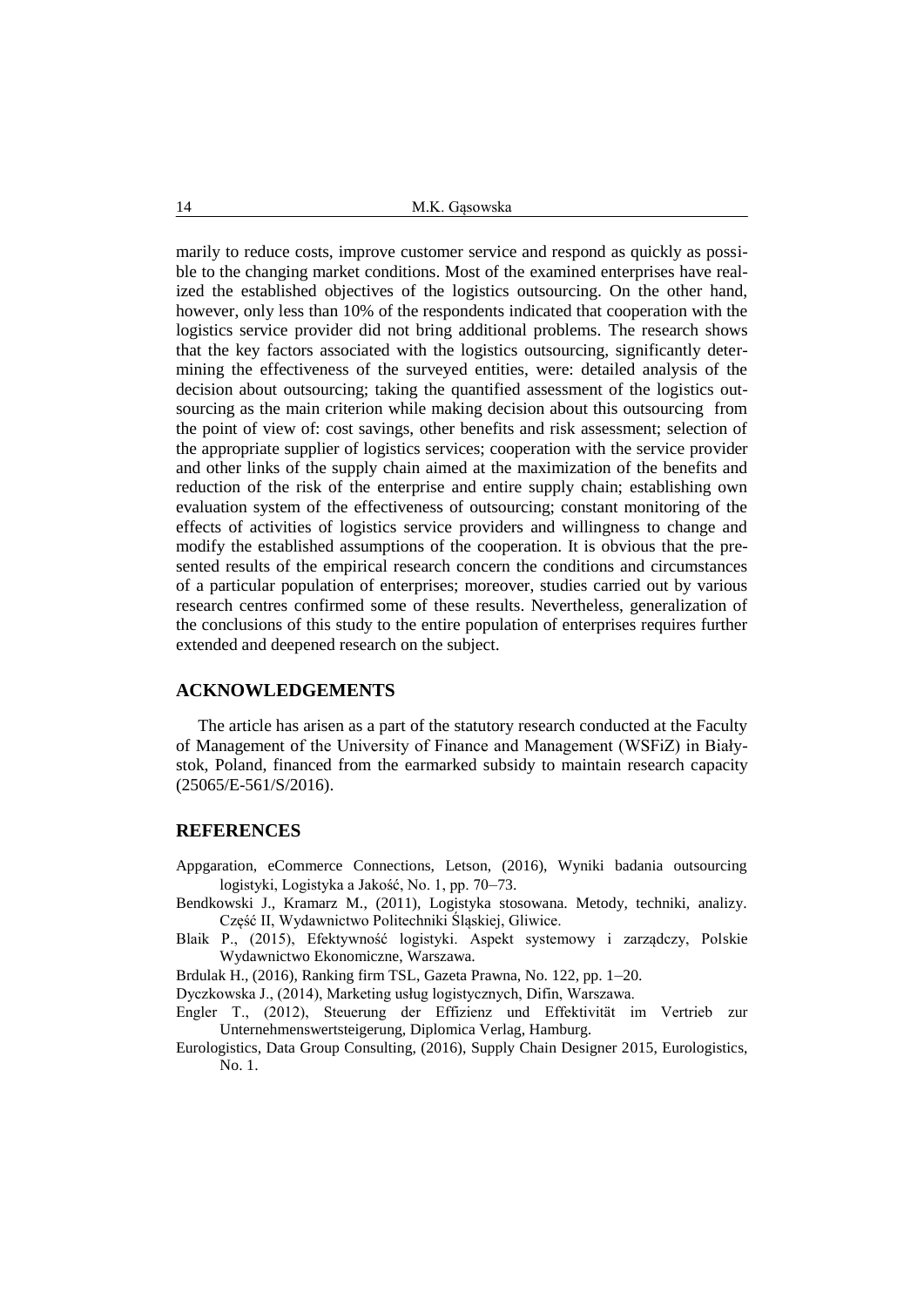- Foltys J. (2012), Outsourcing w przedsiębiorstwach sektora MŚP. Scenariusz aplikacyjny, Wydawnictwo Uniwersytetu Śląskiego, Katowice.
- Gąsowska M. K., Logistics outsourcing results of the research, Research in Logistics & Production, Vol. 5, No. 1., pp. 33–41.
- Jedliński M., (2015), Logistyczna optyka w biznesie panaceum pewności wobec ekonomii niepewności?, J. Witkowski, A. Skowrońska (Eds.), Strategie i logistyka w warunkach kryzysu, Wydawnictwo Uniwersytetu Ekonomicznego we Wrocławiu, Wrocław, pp. 41–52.
- Jeszka A. M., (2013), Sektor usług logistycznych w teorii i w praktyce, Difin, Warszawa.
- Khan S. & Lacity M., (2012), Survey results: are client organizations responding to antioffshoring pressures?, Strategic Outsourcing: An International Journal, Vol. 5, No. 2, pp. 166–179.
- Kłos M., (2009), Outsourcing w polskich przedsiębiorstwach, CeDeWu, Warszawa.
- König A. & Spinler S., (2016), The effect of logistics outsourcing on the supply chain vulnerability of shippers, The International Journal of Logistics Management, Vol. 27, No. 1, pp. 122–141.
- Laskowska-Rutkowska A., (2015), Blaski i cienie offshoringu, J. Witkowski, A. Skowrońska (Eds.), Strategie i logistyka w warunkach kryzysu, Wydawnictwo Uniwersytetu Ekonomicznego we Wrocławiu, Wrocław, pp. 350–361.
- Lazzarotto B. O., Borchardt M., Pereira G., Almeida C., (2014), Analysis of management practices in performance-based outsourcing contracts, Business Process Management Journal, Vol. 20, No. 2, pp. 178–194.
- Livanis G., Robertson Ch. J., Al-Shuaibi K. M. & Hussain K., (2016), Outsourcing destination choices: the role of economic and cultural attributes, International Marketing Review, Vol. 33, No. 1, pp. 51–87.
- Matwiejczuk R. (2013), Kompetencje logistyki jako czynniki determinujące zmiany w zarządzaniu przedsiębiorstwem, P. Blaik, A. Bruska, S. Kauf, R. Matwiejczuk, Logistyka w systemie zarządzania przedsiębiorstwem, Polskie Wydawnictwo Ekonomiczne, Warszawa, pp. 120–150.
- Mykhaylenko A., Motika Á., Waehrens B. V. & Slepniov D., (2015), Accessing offshoring advantages: what and how to offshore, Strategic Outsourcing: An International Journal, Vol. 8, No. 2/3, pp. 262–283.
- Niedzielski P., Wojewódzka-Król K. & Załoga E., (2016), Nowe wyzwania stojące przed transportem, K. Wojewódzka-Król, E. Załoga (Eds.), Transport. Nowe wyzwania, Wydawnictwo Naukowe PWN, Warszawa, pp. 11–49.
- Nowicka K., (2015), Outsourcing: kontrakt konfrontacja kompromis korzyści, Gospodarka Materiałowa i Logistyka, No. 3, pp. 6–13.
- Radło M. J., (2013), Offshoring i outsourcing. Implikacje dla gospodarki i przedsiębiorstw, Szkoła Główna Handlowa, Warszawa.
- Radło M. J., (2011), Outsourcing w strategiach przedsiębiorstw, D. Ciesielska, M. J. Radło (Eds.), Outsourcing w praktyce, Poltext, Warszawa, pp. 13–31.
- Szukalski S. M., (2016), Metody oceny efektywności rozwiązań outsourcingowych, Ekonomika i Organizacja Przedsiębiorstwa, No. 2, pp. 49–59.
- Vitasek K., (2016), Strategic sourcing business models, Strategic Outsourcing: An International Journal, Vol. 9, No. 2, pp. 126–138.